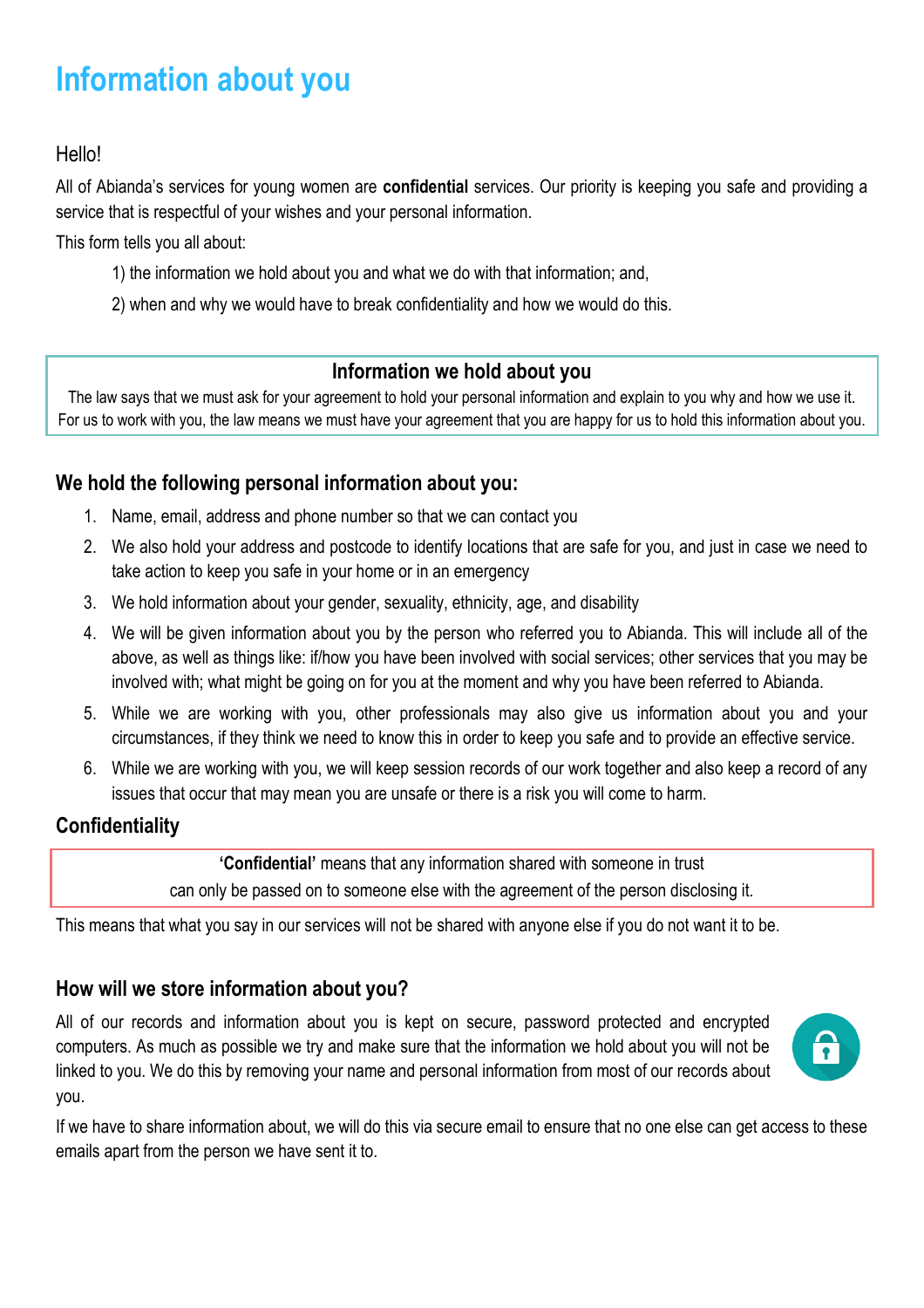## **Who else will we share your information with?**

Your personal information can only be seen and used by Abianda staff and will not be shared with other organisations without your explicit permission, or unless we have to break confidentiality as part of our duty to keep you safe.

Your Abianda worker **will** give brief updates to their manager at Abianda. This is to make sure that they get supported to give you the best possible service.

Your Abianda worker will update the person who referred you about your attendance and, with your permission, give them an update on general progress and successes. They will not share any specific details of your discussions in order to keep the service confidential for you.

With your permission, your Abianda worker will also talk to your referring agent about any worries that they might have about you that they might be able to help with, like support with housing, education, counselling, going to appointments with you, and difficulties you might be facing in your life generally.

We will use evidence form our work together (monitoring and evaluation data) to prove that our services are effective. This will be shared with funders of the service and used in external reports and evaluations and on our website. You and other young women will never be identified.

## **Breaking confidentiality**

We do not share your information with anyone without consent unless the law and our policies require us to do so. There are some rare occasions when we will have to share information that you give us and break the confidentiality agreement we have with you. This will need to happen when we have a legal duty to keep you safe and we are concerned:

- that you may come to harm;
- that another child, young person or adult may come to harm;
- or that a serious crime is going to be, or has been, committed;
- If you are carrying a weapon in the session.

We would share the information with your referring agent in the first instance, and sometimes with social services and/or the police. In most cases we will tell you that we are going to share the information, but sometimes we may not be able to in order to keep you or others safe or to respond quickly. Where possible we will keep you informed and include you in decisions about how and when we share information about you.

## **What are the legal requirements that we keep this information about you?**

Abianda must meet its data protection obligations under the General Data Protection Regulation ("GDPR") and the Data Protection Act 2018. We are required under the GDPR to notify you of the information contained in this privacy notice.

Under the GDPR, there are six data protection principles that Abianda must comply with. These require that the personal information we hold about you must be:

- Processed lawfully, fairly and in a transparent manner.
- Collected only for legitimate purposes that have been clearly explained to you and not further processed in a way that is incompatible with those purposes.
- Adequate, relevant and limited to what is necessary in relation to those purposes.
- Accurate and, where necessary, kept up to date.
- Kept in a form which permits your identification for no longer than is necessary for those purposes.
- Processed in a way that ensures appropriate security of the data.

Abianda is responsible for, and must be able to demonstrate compliance with, these principles. This is called accountability.